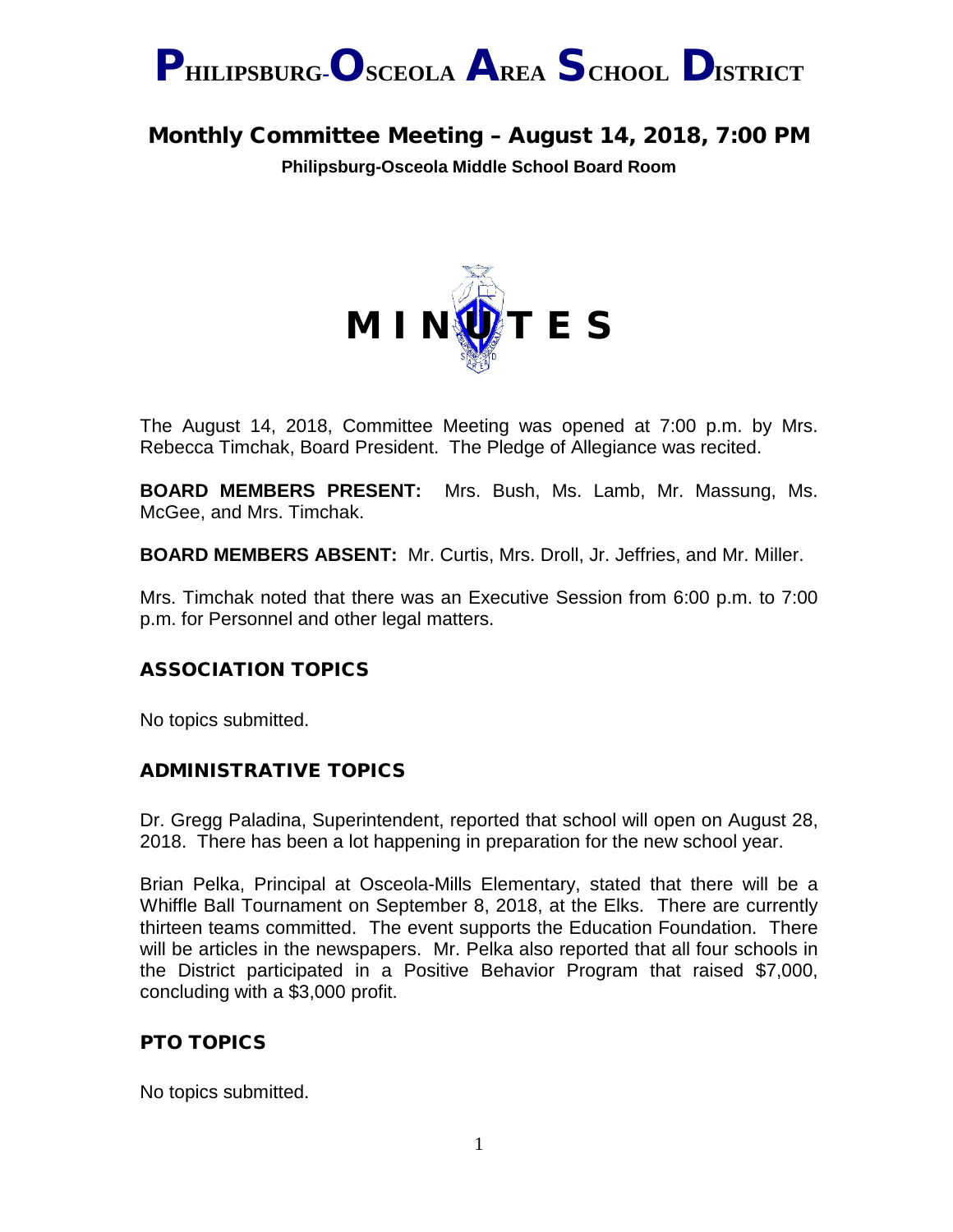There will be a motion on the regular voting Agenda to approve the August 14, 2018, Committee Meeting Minutes as presented.

There will be a motion on the regular voting Agenda to approve the August 14, 2018, Special Voting Meeting Minutes as presented.

### BUDGET, FINANCE & TRANSPORTATION - \*Mr. Miller & Mr. Curtis

Mr. Michael Conte, Director of Finance, presented a packet of financial information to the Board. Mr. Conte reported that he conducted independent audits on two tax collectors. Both had good records. Mrs. Timchak inquired how many tax collectors there are; Mr. Conte responded that the area has seven (7) tax collectors. Mr. Conte reported that there is a \$978,000 deficit. He added that Diana Condon is working hard to reduce the bus expenses.

Mr. Conte reported that there are 81 students in the Vo Tech program. The cost to POASD is approximately \$75,000 per month.

Mr. Michael Knepp, Director of Finance, praised his student workers for their accomplishments this summer, some of which were painting both levels of the High School, painting classrooms, painting and fixing the roof and buildings at the boys' locker room, weed eating, etc. Dr. Paladina noted that the custodians use much of their vacation during the summer months; therefore, the additional work from the students is a great help.

**FINANCIAL REPORT:** There will be a motion on the regular voting Agenda to discuss/approve the PO Basketball Tip Off Club Financial Report, dated July 11, 2018.

**FINANCIAL REPORT:** There will be a motion on the regular voting Agenda to discuss/approve the Track & Field Financial Report dated June 1, 2018.

COMMENT: This was an exciting year. Our numbers increased from 92 to 123 this year, an increase of 31 members, mostly from the senior high level. The elementary Track program was a huge success, and we received positive feedback from the parents and kids alike. With the help of the District, we are in the process of purchasing the FAT (Fully Automated Timing System), which will be a benefit to the program and our athletes.

**BASEBALL REPORT:** There will be a motion on the regular voting Agenda to discuss/approve the PO Mountaineer Baseball Report.

**QUESTEQ SERVICE AGREEMENT:** There will be a motion on the regular voting agenda to renew a five (5) year Service Agreement between Philipsburg-Osceola Area School District and Questeq, Inc., beginning January 1, 2019, and through December 31, 2024, totaling \$1,753,854.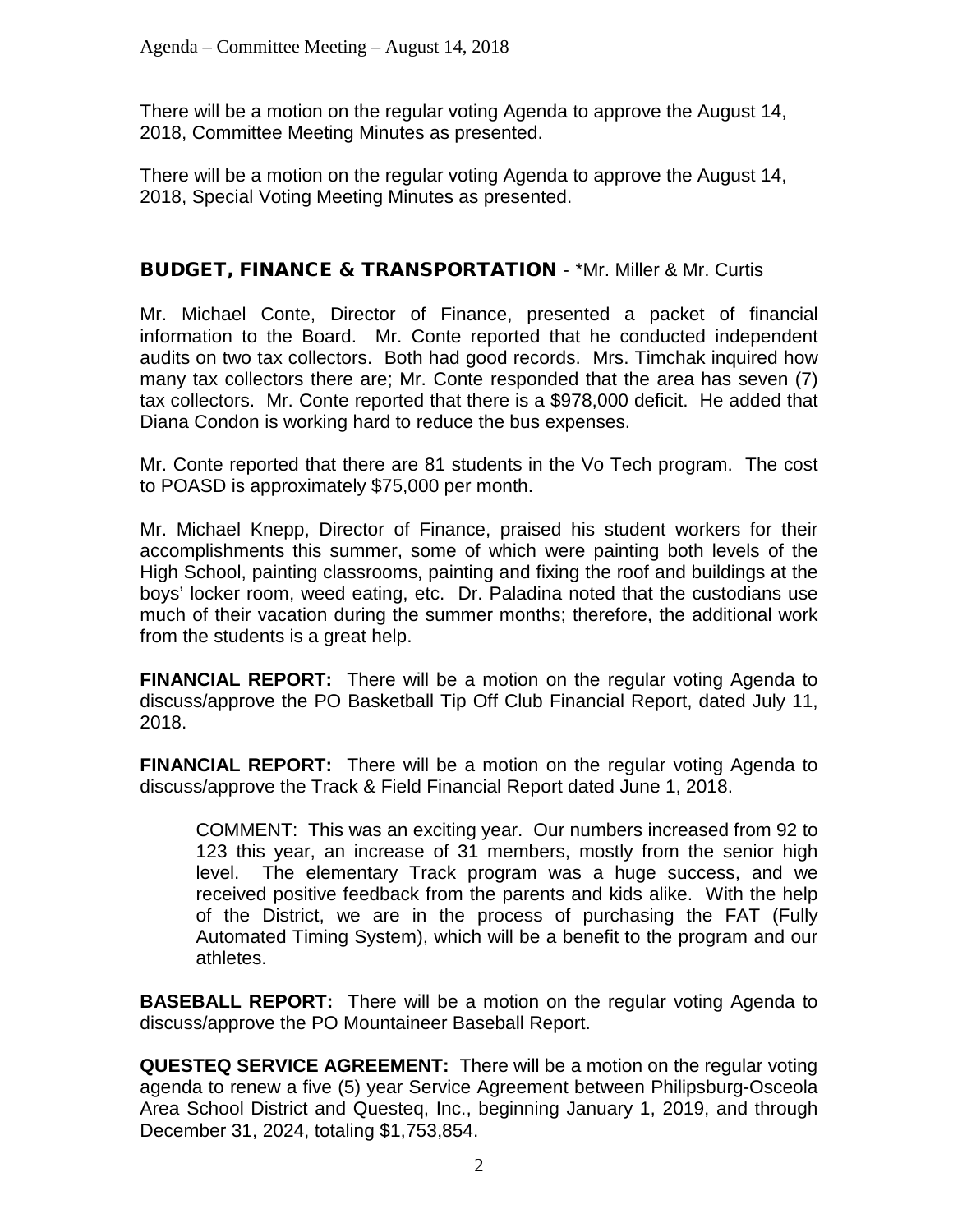| 1. \$333,665 | 0% increase    |  |
|--------------|----------------|--|
| 2. \$342,007 | 2.44% increase |  |
| 3. \$350,557 | 2.44% increase |  |
| 4. \$359,321 | 2.44% increase |  |
| 5. \$368,304 | 2.44% increase |  |

**TRANSFER FUNDS:** There will be a motion on the regular voting Agenda to discuss/approve the retroactive transfer of \$1 million from the PSDLAF to M&T General Fund account on August 3, 2018.

**TRANSFER FUNDS:** There will be a motion on the regular voting Agend to discuss/approve the transfer funds of \$1 million from First National Bank account to M&T General Fund account.

**RESCIND MOTION:** There will be a motion on the regular voting Agenda to rescind motion B-5 from the June 26, 2018, Minutes permitting former officers of the Quarterback Club to construct a second concession stand with the money that they raised due to the current officers of the Quarterback Club keeping the money for other uses.

**SOFTBALL FIELD RENOVATION:** There will be a motion on the special voting Agenda to approve the POHS Softball Field renovation at a cost of \$41,900 under the CoStars' state bidding process.

**KEYSTONE OPPORTUNITY TAX ZONE:** There will be a motion on the regular voting Agenda for consideration of resolution for extending the Keystone Opportunity Tax zone in the Industrial Park for Lot #10B for a ten-year period, Don Heany Advance Power Products.

**NEW BUS STOPS:** There will be a motion on the regular voting Agenda to approve the following new bus stops, effective beginning the 2018/19 school year.

ROUTE 2 – PE – 825 Tyrone Pike ROUTE 5 – OME – 347 Ernestville Road ROUTE 8 – POMS/POHS – 5055 Drane Highway ROUTE 14 – PE – 1700 Black Moshannon Road ROUTE 19 – PE – 1723 Wallaceton/Bigler Highway ROUTE 22 – OME – Osceola Mills Firehall, Stone & Second Streets ROUTE 23 – OME – 1630 State Street, 1777 State Street

**BUS DRIVERS:** There will be a motion on the regular voting Agenda to approve the following Fullington Bus Company drivers, effective beginning the 2018/19 school year.

Bailor, Stephanie Bailor, Tom Beveridge, Darlene Brion, Stephen

Carles, Robert Conklin, Barb Couturiaux, Amber Couturiaux, Duane

Couturiaux, Theresa Creek, Robert DeGrasse, Eugene DeGrasse, Evelyn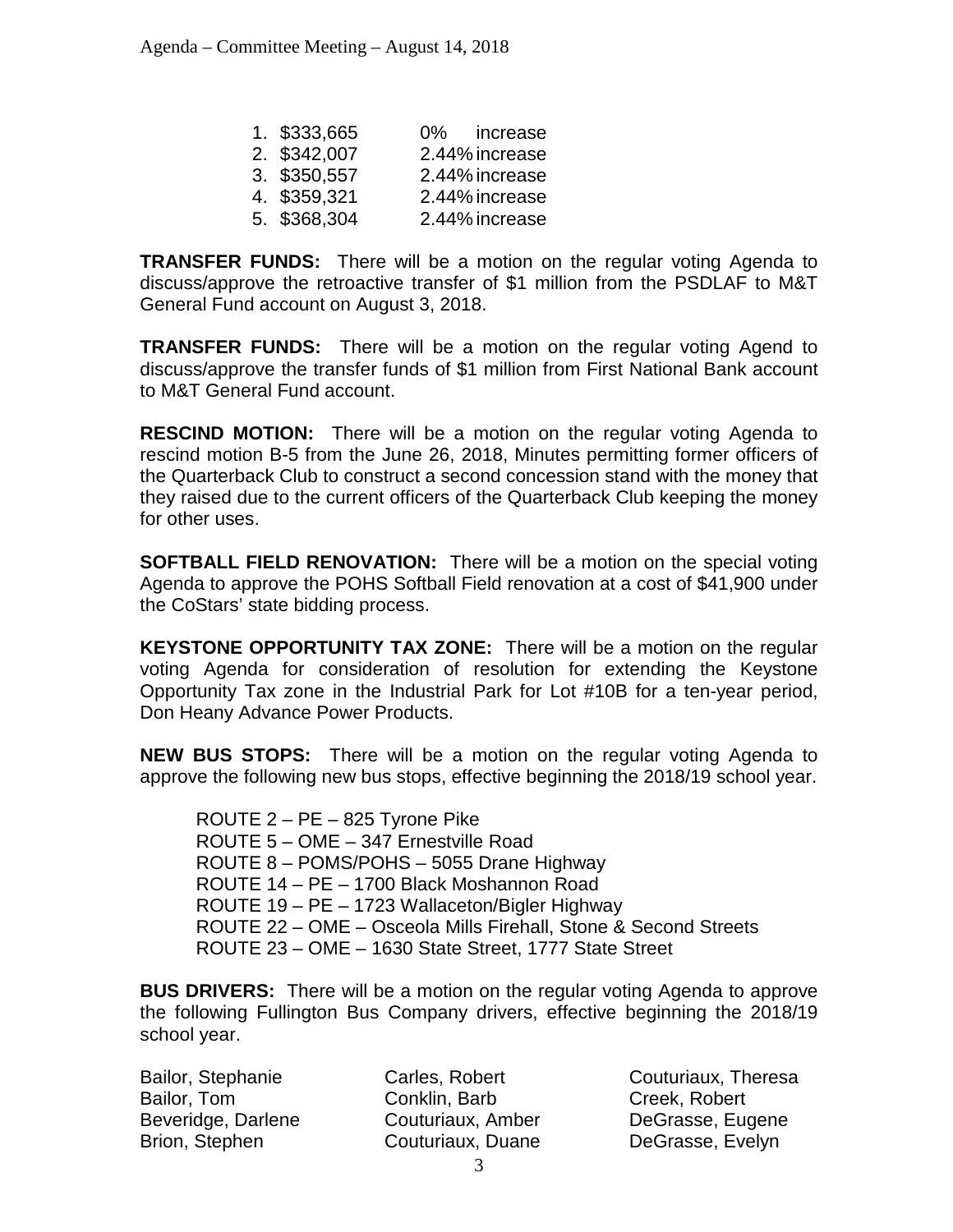English, Robert Folmar, Kathy Fullington, Mike Gray, Thomas Hahn, Ronald Hazel, Theresa

Hensal, Karen Hensal, Ron Hockenberry, Debra Johnson, Alicia Josephson, Marge Jury, Allen

Knepp, Jeff Martin, Beth Moskel, Paul Moss, Stephanie Shaw, Shawn Templeton, Jody

**BUS/VAN DRIVERS:** There will be a motion on the regular voting Agenda to approve the following Long's Bus Company drivers, effective beginning the 2018/19 school year.

Bainey, Barbara Beezer, William (Keno) Boulton, Jolene Coval, James Crain, Julie Ebert, Jennifer Foster, Barbara Foster, David Gross, Pamala Jackson, Peggy Jordan, Matthew

Kelly, Albert Kephart, Barb Kephart, Kelly Kolesar, Dennis Lannen, James Lansberry, Earnest Long, Ted Maguire, Faith Maguire, Joel McGarry, Melva McKnight, David

Miller, Maryann Myers, Michele Olson, Sarah Phillips, William Seivers, Lisa Stratton, George Sweester, Paula Walker, John Weseky, Andrea Williams, Joan Wills, Suzanne

**BUS/VAN DRIVERS:** There will be a motion on the regular voting Agenda to approve the following Stauffer's Bus Company drivers, effective beginning the 2018/19 school year.

Franklin, Shannon **Rosko, Dave** Weller, Rodney

Mrs. Timchak asked if Stauffer's Bus Company was new to the District. Mr. Conte responded that the company took on transporting some of the special education students.

BUILDING AND GROUNDS - \*Mr. Curtis & Ms. McGee

**DISPOSE OF MEDIA EQUIPMENT:** There will be a motion on the regular voting Agenda to dispose of outdated media equipment at the Middle School.

COMMUNITY RELATIONS – \*Mr. Jeffries & Mr. Miller

CURRICULUM, INSTRUCTION & ASSESSMENT –\*Mrs. Lamb & Mrs. Bush

**COOPERATIVE AGREEMENT:** There will be a motion on the regular voting Agenda to approve the Cooperative Agreement between Philipsburg-Osceola Area School District and Saint Frances University for the College in High School Program for the 2018/2019 academic year.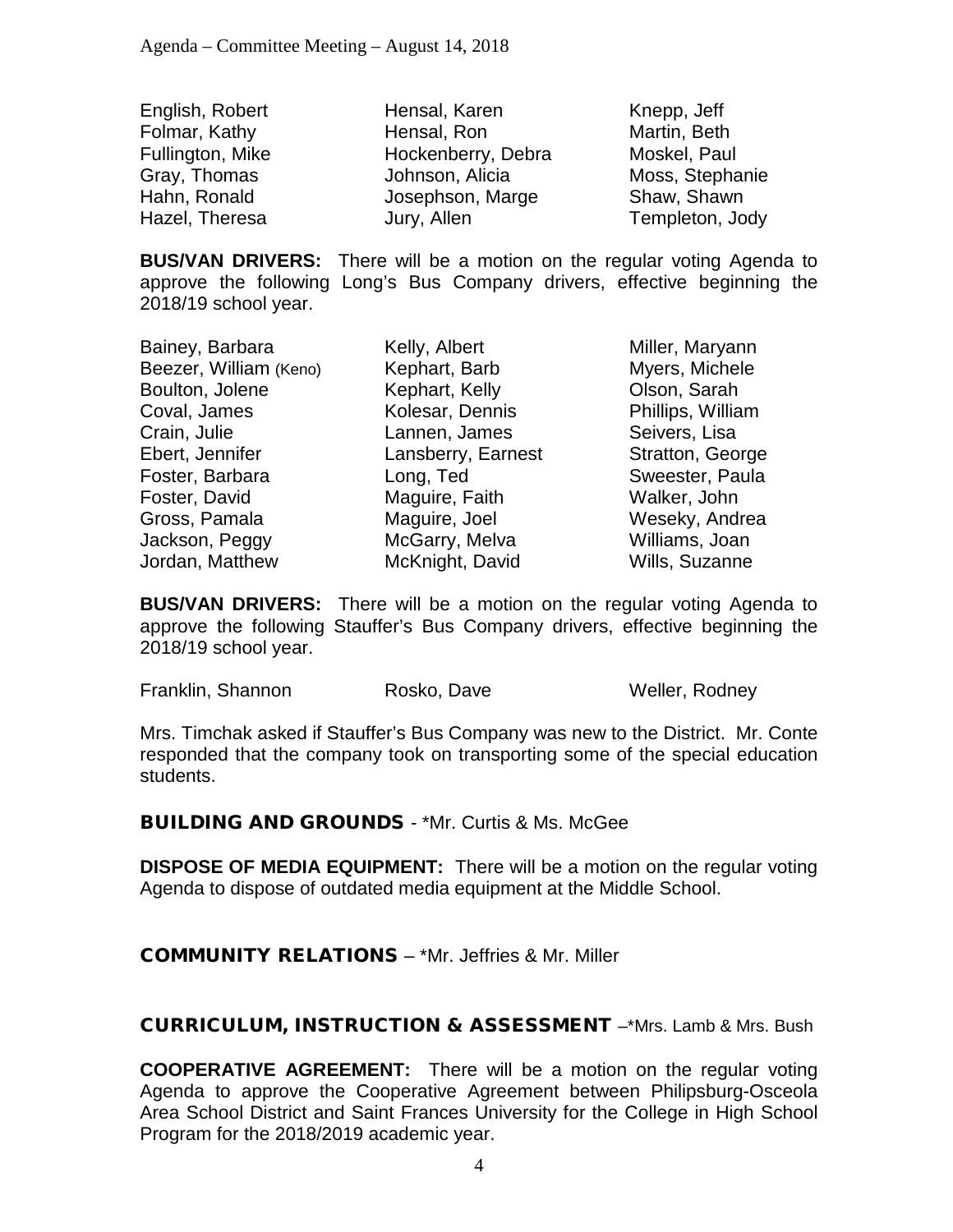**FACULTY HANDBOOKS:** There will be a motion on the regular voting Agenda to approve 2018/2019 Faculty Handbooks for Philipsburg-Osceola High School and Philipsburg-Osceola Middle School.

**STUDENT HANDBOOK:** There will be a motion on the regular voting Agenda to approve the 2018/2019 Student Handbook for the Philipsburg-Osceola High School.

**FIELD TRIP REQUESTS:** There will be a motion on the regular voting Agenda to approve the field trip requests as presented.

#### PERSONNEL COMMITTEE - \*Mrs. Bush & Mrs. Lamb

- **1. RESIGNATION:** There will be a motion on the special voting Agenda to accept the resignation of Kelsey Darling as a Special Education teacher at Osceola Mills Elementary, effective August 14, 2018.
- **2. POST:** There will be a motion on the special voting Agenda to post a Special Education teaching position at Osceola Mills Elementary, posting retroactive to July 2, 2018.
- **3. TRANSFER:** There will be a motion on the special voting Agenda to transfer Jodi Oppel from a Special Education teacher at the Senior High School to a Special Education teacher at Osceola Mills Elementary, effective beginning of the 2018/19 school year.
- **4. POST:** There will be a motion on the special voting Agenda to post a Special Education teaching position at Senior High School, posting retroactive to July 19, 2018.
- **5. HIRE:** There will be a motion on the special voting Agenda to approve hiring Joshua Sayles a Special Education teacher at the Senior High School, Step One, M+0, at a salary of \$47,616, effective beginning of the 2018/19 school year.

**RESIGNATION:** There will be a motion on the regular voting Agenda to accept the resignation of Dorothy Maurer, 5.75 hour Special Education Instructional Assistant at OME, effective immediately.

**POST:** There will be a motion on the special voting Agenda to post a 5.75 hour Special Education Instructional Assistant at Osceola Mills Elementary, posting retroactive to August 13, 2018.

**UNPAID LEAVE:** There will be a motion on the regular voting Agenda from a teacher to approve a request for additional unpaid leave from approximately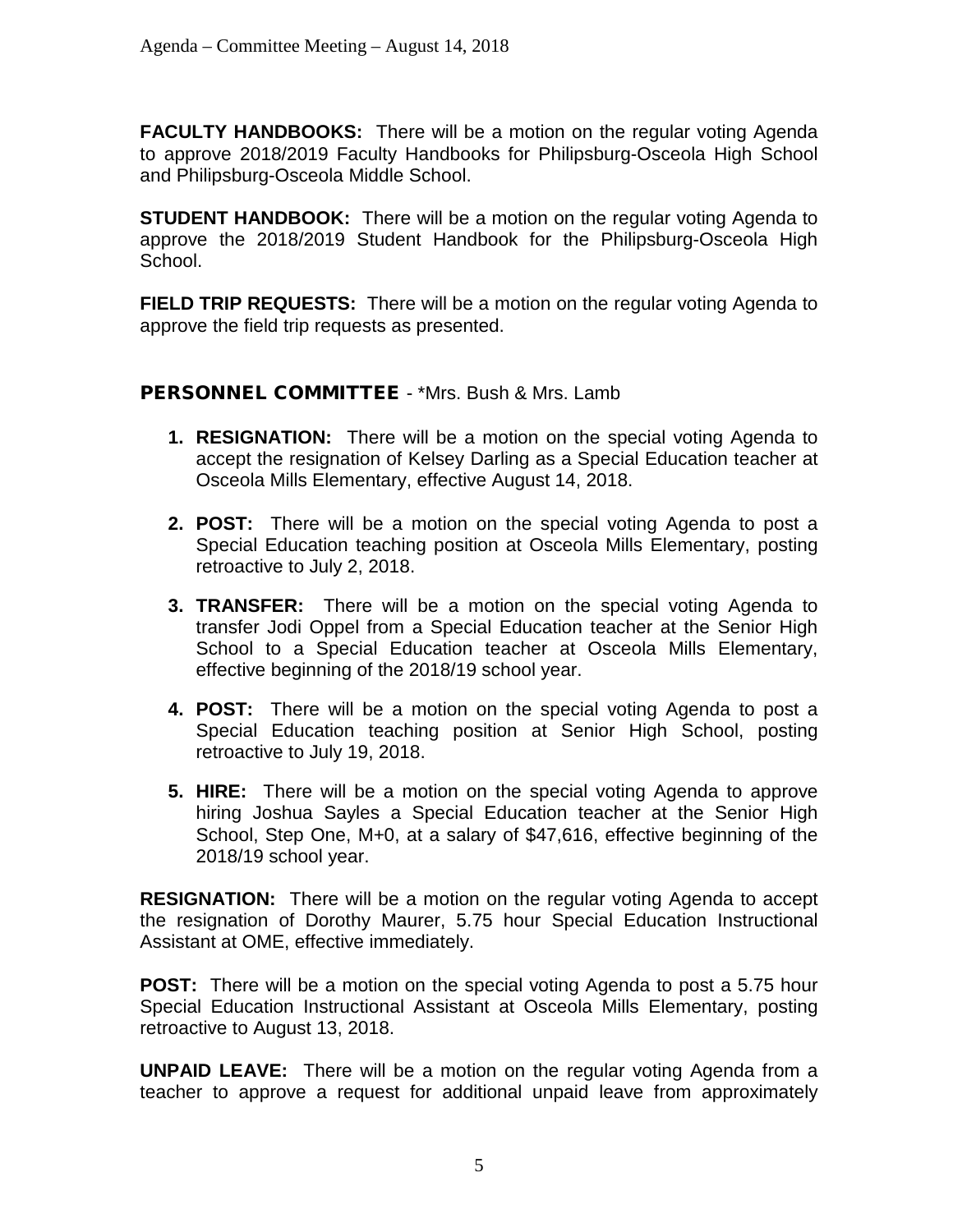December 3, 2018, through and including December 21, 2018, for child care purposes, due to exhausting FMLA.

**CONFERENCES/PROFESSIONAL DEVELOPMENT:** There will be a motion on the regular voting Agenda to approve the Superintendent's participation in conferences/professional development provided by the IU#10, PSBA, PARRS, PASBO, NSBA, PASCD, and AASA for the 2018/2019 school year.

**POLICY COMMITTEE** – \*Ms. McGee & Mr. Massung

# STUDENT AFFAIRS, EXTRA-CURRICULAR, DRUG & ALCOHOL PREVENTION, & STUDENT DISCIPLINE – \*Mrs. Droll and Mr. Jeffries

**RESIGNATION:** There will be a motion on the regular voting Agenda to accept the resignation of Alexis Bacher as the Varsity Girls' Basketball Head Coach, effectively immediately.

**POST:** There will be a motion on the regular voting agenda to post the following positions: Girls' Basketball Varsity Head Coach, Girls' Basketball Varsity Assistant Coach, Girls' Basketball Junior High Head Coach, and Girls' Basketball Junior High Assistant Coach, posting retroactive to August 9, 2018.

**RESIGNATION:** There will be a motion on the regular voting Agenda to accept the resignation of Chasity Yeckley as Co-Head Middle School Softball Coach, effective immediately.

**RESIGNATION:** There will be a motion on the regular voting Agenda to accept the resignation of Stephanie Kendrick as the Girls' Soccer Junior High Head Coach, effective immediately.

**POST:** There will be a motion on the regular voting Agenda to post a Girls' Soccer Junior High Head Coach position, posting retroactive to July 24, 2018.

**HIRE:** There will be a motion on the regular voting Agenda to hire the following extra-curricular positions for the 2018/2019 school year.

| <b>Name</b>   | <b>Sports/Activity</b>               | <b>Remuneration</b> |
|---------------|--------------------------------------|---------------------|
| Arnold, Shawn | Academic Decathlon Co-Coach          | \$1,397.64          |
| Utley, Ed     | <b>Band Volunteer</b>                | Volunteer           |
| Matson, Joe   | Basketball, Boys' JH Assistant Coach | \$2,358.52          |
| Chorle, Lisa  | Drama, Director SH Fall Play         | \$2,795.28          |